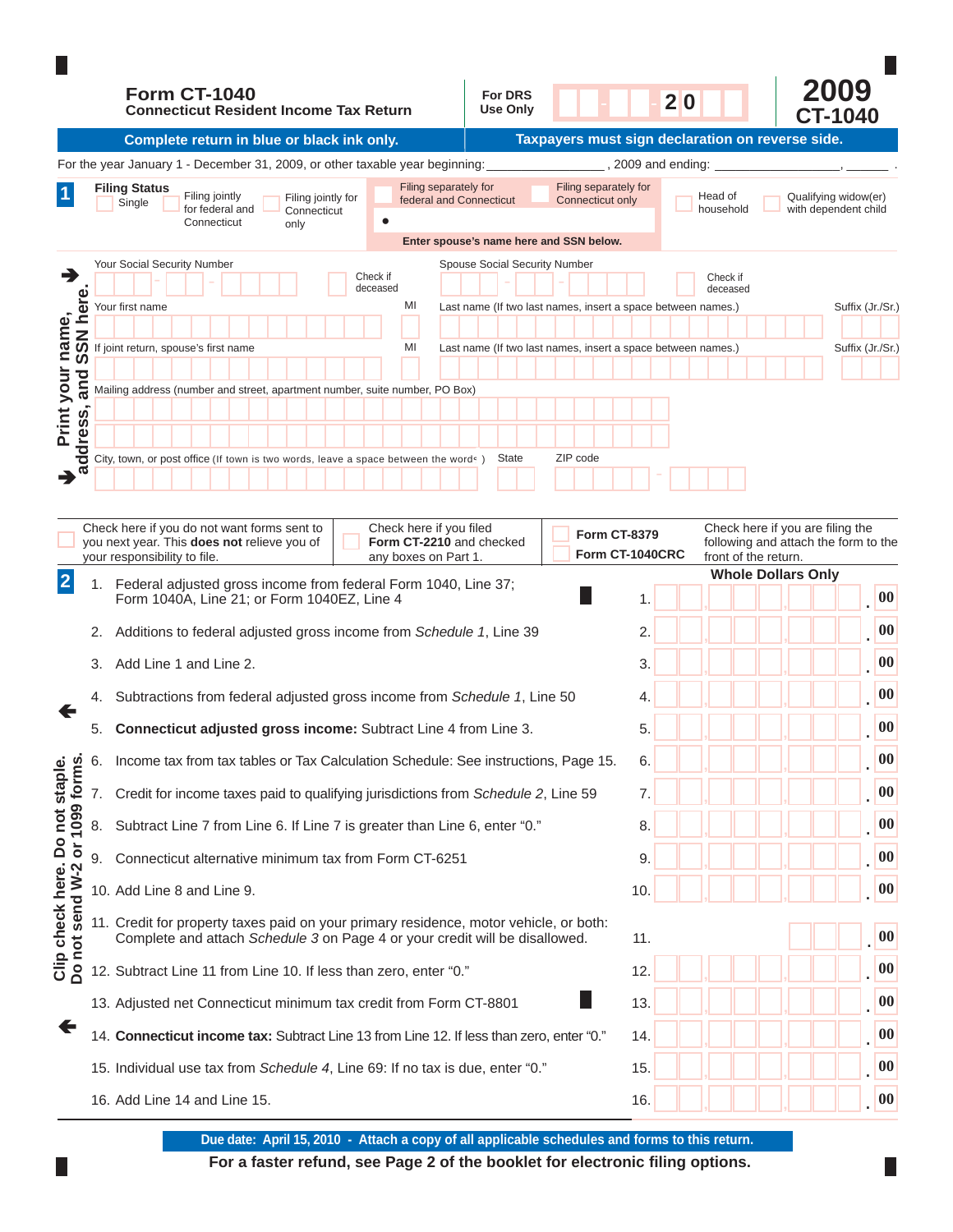|                                                                                                             |                                                                                                                                                                                                                                                                                                                                                                                                                                                                                                                                                                                                                         |  |              |        |  |  |  | Form CT-1040 - Page 2 of 4 |  |                                 |                  |                        |                                                                                                             | <b>Your Social</b><br><b>Security Number</b> |  |                        |    |  |                                      |  |              |
|-------------------------------------------------------------------------------------------------------------|-------------------------------------------------------------------------------------------------------------------------------------------------------------------------------------------------------------------------------------------------------------------------------------------------------------------------------------------------------------------------------------------------------------------------------------------------------------------------------------------------------------------------------------------------------------------------------------------------------------------------|--|--------------|--------|--|--|--|----------------------------|--|---------------------------------|------------------|------------------------|-------------------------------------------------------------------------------------------------------------|----------------------------------------------|--|------------------------|----|--|--------------------------------------|--|--------------|
|                                                                                                             | 17. Enter amount from Line 16.                                                                                                                                                                                                                                                                                                                                                                                                                                                                                                                                                                                          |  |              |        |  |  |  |                            |  | 17.                             |                  |                        |                                                                                                             |                                              |  |                        | 00 |  |                                      |  |              |
| $\boldsymbol{3}$                                                                                            | <b>Column B</b><br><b>Column A</b><br>Connecticut wages, tips, etc.<br>Employer's federal ID No. from Box b of W-2,<br>or payer's federal ID No. from Form 1099                                                                                                                                                                                                                                                                                                                                                                                                                                                         |  |              |        |  |  |  |                            |  | Connecticut income tax withheld |                  |                        |                                                                                                             |                                              |  |                        |    |  |                                      |  |              |
| <b>W-2 and 1099</b>                                                                                         | 18a.                                                                                                                                                                                                                                                                                                                                                                                                                                                                                                                                                                                                                    |  |              |        |  |  |  |                            |  |                                 |                  |                        |                                                                                                             | $.00$ 18a.                                   |  |                        |    |  |                                      |  | 00           |
| <b>Information</b><br>Only enter                                                                            | 18b.                                                                                                                                                                                                                                                                                                                                                                                                                                                                                                                                                                                                                    |  |              |        |  |  |  |                            |  |                                 |                  |                        |                                                                                                             | $-00$ 18b.                                   |  |                        |    |  |                                      |  | 00           |
| information<br>from your W-2                                                                                | 18c.                                                                                                                                                                                                                                                                                                                                                                                                                                                                                                                                                                                                                    |  |              |        |  |  |  |                            |  |                                 |                  |                        |                                                                                                             | $.00$ 18c.                                   |  |                        |    |  |                                      |  | 00           |
| and 1099 forms<br>if Connecticut                                                                            | 18d.                                                                                                                                                                                                                                                                                                                                                                                                                                                                                                                                                                                                                    |  |              |        |  |  |  |                            |  |                                 |                  |                        |                                                                                                             | $.00$ 18d.                                   |  |                        |    |  |                                      |  | 00           |
| income tax<br>was withheld.                                                                                 | 18e.                                                                                                                                                                                                                                                                                                                                                                                                                                                                                                                                                                                                                    |  |              |        |  |  |  |                            |  |                                 |                  |                        |                                                                                                             | $\cdot$ 00 18e.                              |  |                        |    |  |                                      |  | 00           |
|                                                                                                             | 18f.                                                                                                                                                                                                                                                                                                                                                                                                                                                                                                                                                                                                                    |  |              |        |  |  |  |                            |  |                                 |                  |                        | $\cdot 00$                                                                                                  | 18f.                                         |  |                        |    |  |                                      |  | 00           |
|                                                                                                             | 18g.                                                                                                                                                                                                                                                                                                                                                                                                                                                                                                                                                                                                                    |  |              |        |  |  |  |                            |  |                                 |                  |                        |                                                                                                             | $.00$ 18g.                                   |  |                        |    |  |                                      |  | 00           |
|                                                                                                             |                                                                                                                                                                                                                                                                                                                                                                                                                                                                                                                                                                                                                         |  |              |        |  |  |  |                            |  |                                 |                  |                        | 18h. Enter amount from Supplemental Schedule CT-1040WH, Line 3.                                             | 18h.                                         |  |                        |    |  |                                      |  | 00           |
|                                                                                                             |                                                                                                                                                                                                                                                                                                                                                                                                                                                                                                                                                                                                                         |  |              |        |  |  |  |                            |  |                                 |                  |                        | 18. Total Connecticut income tax withheld: Add amounts in Column C and enter here.                          |                                              |  |                        |    |  |                                      |  |              |
|                                                                                                             |                                                                                                                                                                                                                                                                                                                                                                                                                                                                                                                                                                                                                         |  |              |        |  |  |  |                            |  |                                 |                  |                        | You must complete Columns A, B, and C or your withholding will be disallowed.                               | 18.                                          |  |                        |    |  |                                      |  | 00           |
|                                                                                                             |                                                                                                                                                                                                                                                                                                                                                                                                                                                                                                                                                                                                                         |  |              |        |  |  |  |                            |  |                                 |                  |                        | 19. All 2009 estimated tax payments and any overpayments applied from a prior year                          | 19.                                          |  |                        |    |  |                                      |  | 00           |
|                                                                                                             | 20. Payments made with Form CT-1040 EXT (Request for extension of time to file)                                                                                                                                                                                                                                                                                                                                                                                                                                                                                                                                         |  |              |        |  |  |  |                            |  |                                 |                  | 20.                    |                                                                                                             |                                              |  |                        |    |  | 00                                   |  |              |
| 21. Total payments: Add Lines 18, 19, and 20.                                                               |                                                                                                                                                                                                                                                                                                                                                                                                                                                                                                                                                                                                                         |  |              |        |  |  |  |                            |  |                                 |                  |                        |                                                                                                             | 21.                                          |  |                        |    |  |                                      |  | . 00         |
| $\overline{\mathbf{4}}$<br>22. Overpayment: If Line 21 is more than Line 17, subtract Line 17 from Line 21. |                                                                                                                                                                                                                                                                                                                                                                                                                                                                                                                                                                                                                         |  |              |        |  |  |  |                            |  |                                 |                  |                        |                                                                                                             | 22.                                          |  |                        |    |  |                                      |  | $\vert$ 00   |
| 23. Amount of Line 22 you want applied to your 2010 estimated tax                                           |                                                                                                                                                                                                                                                                                                                                                                                                                                                                                                                                                                                                                         |  |              |        |  |  |  |                            |  |                                 |                  |                        |                                                                                                             | 23.                                          |  |                        |    |  |                                      |  | 00           |
| 24. Total contributions of refund to designated charities from Schedule 5, Line 70                          |                                                                                                                                                                                                                                                                                                                                                                                                                                                                                                                                                                                                                         |  |              |        |  |  |  |                            |  |                                 |                  |                        |                                                                                                             | 24.                                          |  |                        |    |  |                                      |  | 00           |
| 25. Refund: Subtract Lines 23 and 24 from Line 22.                                                          |                                                                                                                                                                                                                                                                                                                                                                                                                                                                                                                                                                                                                         |  |              |        |  |  |  |                            |  |                                 |                  |                        | For faster refund, use Direct Deposit by completing Lines 25a, 25b, and 25c.                                | 25.                                          |  |                        |    |  |                                      |  | 00           |
| 25a. Checking $\Box$<br>Savings                                                                             |                                                                                                                                                                                                                                                                                                                                                                                                                                                                                                                                                                                                                         |  | 25b. Routing | number |  |  |  |                            |  |                                 |                  | 25c. Account<br>number |                                                                                                             |                                              |  |                        |    |  |                                      |  |              |
| 25d. Will this refund go to a bank account outside the U.S.?                                                |                                                                                                                                                                                                                                                                                                                                                                                                                                                                                                                                                                                                                         |  |              |        |  |  |  |                            |  |                                 | Yes              |                        |                                                                                                             |                                              |  |                        |    |  |                                      |  |              |
| 5<br>26. Tax due: If Line 17 is more than Line 21, subtract Line 21 from Line 17.                           |                                                                                                                                                                                                                                                                                                                                                                                                                                                                                                                                                                                                                         |  |              |        |  |  |  |                            |  |                                 |                  |                        |                                                                                                             | 26.                                          |  |                        |    |  |                                      |  | 00           |
| 27. If late: Enter penalty. Multiply Line 26 by 10% (.10).                                                  |                                                                                                                                                                                                                                                                                                                                                                                                                                                                                                                                                                                                                         |  |              |        |  |  |  |                            |  |                                 |                  |                        |                                                                                                             | 27.                                          |  |                        |    |  |                                      |  | $\vert$ 00   |
| 28. If late: Enter interest. Multiply Line 26 by number of months or fraction of a month                    | late, then by 1% (.01).                                                                                                                                                                                                                                                                                                                                                                                                                                                                                                                                                                                                 |  |              |        |  |  |  |                            |  |                                 |                  | 28.                    |                                                                                                             |                                              |  |                        |    |  | 00                                   |  |              |
| 29. Interest on underpayment of estimated tax from Form CT-2210:                                            | See instructions, Page 17.                                                                                                                                                                                                                                                                                                                                                                                                                                                                                                                                                                                              |  |              |        |  |  |  |                            |  |                                 |                  |                        |                                                                                                             | 29.                                          |  |                        |    |  |                                      |  | $ 00\rangle$ |
| 30. Total amount due: Add Lines 26 through 29.                                                              |                                                                                                                                                                                                                                                                                                                                                                                                                                                                                                                                                                                                                         |  |              |        |  |  |  |                            |  |                                 |                  |                        |                                                                                                             | 30.                                          |  |                        |    |  |                                      |  | $ 00\rangle$ |
| $6\phantom{1}6$<br>copy for your records.<br>Sign Here                                                      | Declaration: I declare under penalty of law that I have examined this return (including any accompanying<br>schedules and statements) and, to the best of my knowledge and belief, it is true, complete, and correct. I<br>understand the penalty for willfully delivering a false return or document to DRS is a fine of not more than<br>\$5,000, or imprisonment for not more than five years, or both. The declaration of a paid preparer other than<br>the taxpayer is based on all information of which the preparer has any knowledge.<br>Your signature<br>Date<br>Spouse's signature (if joint return)<br>Date |  |              |        |  |  |  |                            |  |                                 | $\bullet$        |                        | Daytime telephone number<br>Daytime telephone number                                                        |                                              |  |                        |    |  |                                      |  |              |
|                                                                                                             | Paid preparer's signature                                                                                                                                                                                                                                                                                                                                                                                                                                                                                                                                                                                               |  |              |        |  |  |  |                            |  | Date                            |                  | Telephone number       |                                                                                                             |                                              |  | Preparer's SSN or PTIN |    |  |                                      |  |              |
| a<br>Firm's name, address, and ZIP code<br>Keep                                                             |                                                                                                                                                                                                                                                                                                                                                                                                                                                                                                                                                                                                                         |  |              |        |  |  |  |                            |  |                                 |                  |                        |                                                                                                             |                                              |  | <b>FEIN</b>            |    |  |                                      |  |              |
| Designee's name                                                                                             |                                                                                                                                                                                                                                                                                                                                                                                                                                                                                                                                                                                                                         |  |              |        |  |  |  |                            |  | $\bullet$                       | Telephone number |                        | Third Party Designee - Complete the following to authorize DRS to contact another person about this return. |                                              |  |                        |    |  | Personal identification number (PIN) |  |              |

**Complete applicable schedules on Pages 3 and 4 and send all four pages of the return to DRS.**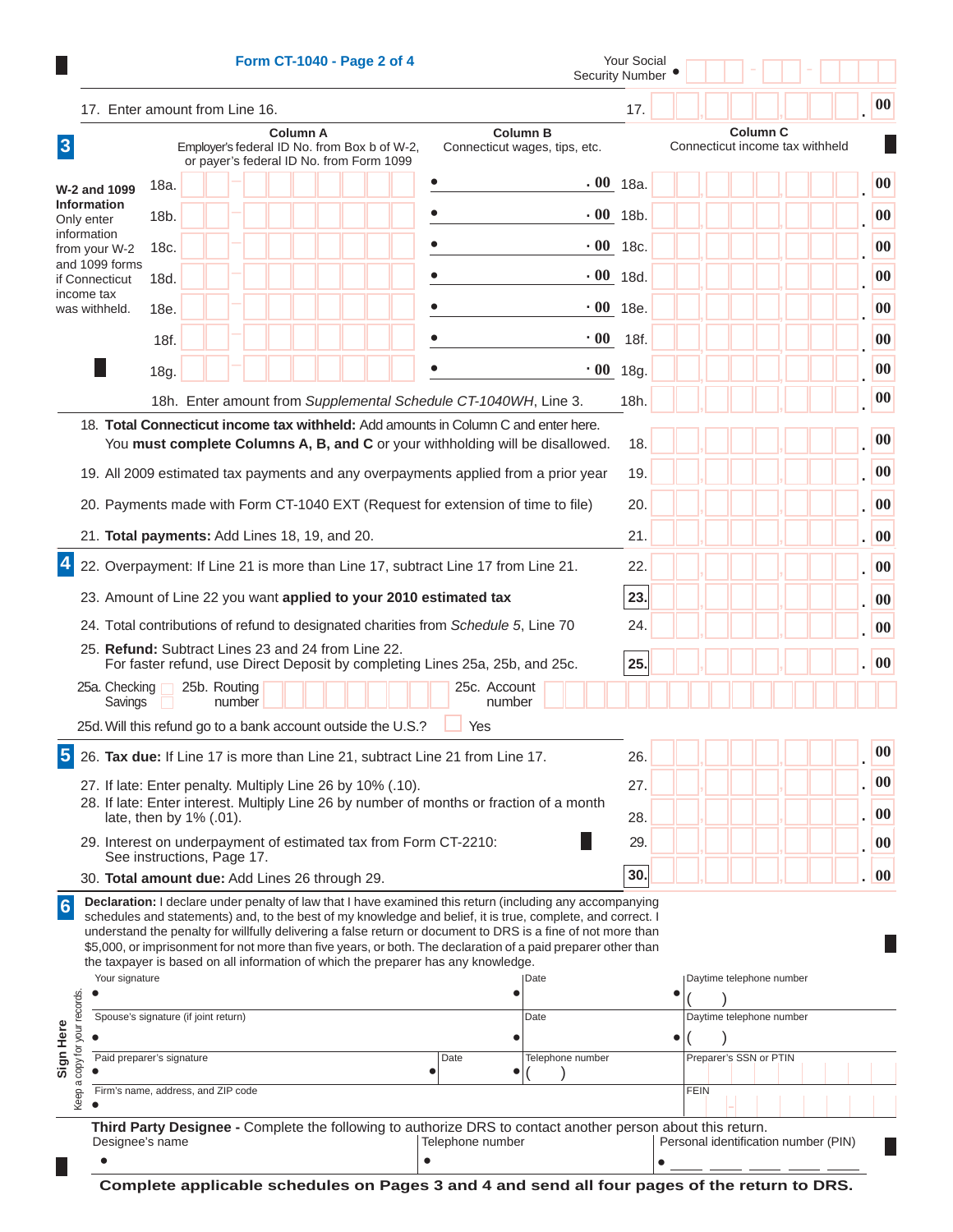| Form CT-1040 - Page 3 of 4                                                                                         | Your Social<br><b>Security Number</b> |                   |
|--------------------------------------------------------------------------------------------------------------------|---------------------------------------|-------------------|
| <b>Schedule 1 - Modifications to Federal Adjusted Gross Income</b><br>See instructions, Page 18.                   | Enter all items as positive numbers.  |                   |
| 31. Interest on state and local government obligations other than Connecticut                                      | 31.                                   | 00                |
| 32. Mutual fund exempt-interest dividends from non-Connecticut state or municipal<br>government obligations        | 32.                                   | 00                |
| 33. Cancellation of debt income: See instructions.                                                                 | 33.                                   | 00                |
| 34. Taxable amount of lump-sum distributions from qualified plans not included in federal<br>adjusted gross income | 34.                                   | 00                |
| 35. Beneficiary's share of Connecticut fiduciary adjustment: Enter only if greater than zero.                      | 35.                                   | 00                |
| 36. Loss on sale of Connecticut state and local government bonds                                                   | 36.                                   | 00                |
| 37. Domestic production activity deduction from federal Form 1040, Line 35                                         | 37.                                   | 00                |
| 38. Other - specify                                                                                                | 38.                                   | 00                |
| 39. Total additions: Add Lines 31 through 38. Enter here and on Line 2.                                            | 39.                                   | 00                |
| 40. Interest on U.S. government obligations                                                                        | 40.                                   | 00                |
| 41. Exempt dividends from certain qualifying mutual funds derived from U.S. government obligations                 | 41.                                   | 00                |
| 42. Social Security benefit adjustment: See Social Security Benefit Adjustment Worksheet, Page 20.                 | 42.                                   | 00                |
| 43. Refunds of state and local income taxes                                                                        | 43.                                   | 00                |
| 44. Tier 1 and Tier 2 railroad retirement benefits and supplemental annuities                                      | 44.                                   | $\boldsymbol{00}$ |
| 45.50% of military retirement pay                                                                                  | 45.                                   | 00                |
| 46. Beneficiary's share of Connecticut fiduciary adjustment: Enter only if less than zero.                         | 46.                                   | 00                |
| 47. Gain on sale of Connecticut state and local government bonds                                                   | 47.                                   | 00                |
| 48. Connecticut Higher Education Trust (CHET) contributions                                                        | 48.                                   | 00                |
| Enter CHET account number:<br>(can be up to 14 digits)                                                             |                                       |                   |
| 49. Other - specify: Do not include out of state income.                                                           | 49.                                   | 00                |
| 50. Total subtractions: Add Lines 40 through 49. Enter here and on Line 4.                                         | 50.                                   | 00                |

## **Schedule 2 - Credit for Income Taxes Paid to Qualifying Jurisdictions**

You must attach a copy of your return filed with the qualifying jurisdiction(s) or your credit will be disallowed.

| 51. Modified Connecticut adjusted gross income                                                                                                                  |     |                 |  |              | 51. | 00              |  |                          |  |  |
|-----------------------------------------------------------------------------------------------------------------------------------------------------------------|-----|-----------------|--|--------------|-----|-----------------|--|--------------------------|--|--|
| See instructions, Page 24.                                                                                                                                      |     | <b>Column A</b> |  |              |     | <b>Column B</b> |  |                          |  |  |
| 52. Enter qualifying jurisdiction's name and two-letter<br>code: See instructions, Page 24.                                                                     | 52. | $\bullet$ Name  |  | Code         |     | $\bullet$ Name  |  | Code                     |  |  |
| 53. Non-Connecticut income included on Line 51 and<br>reported on a qualifying jurisdiction's income tax<br>return: Complete Schedule 2 Worksheet, Page 24. 53. |     |                 |  | $ 00\rangle$ |     |                 |  | $ 00\rangle$             |  |  |
| 54. Divide Line 53 by Line 51. May not exceed 1.0000 54.                                                                                                        |     |                 |  |              |     |                 |  |                          |  |  |
| 55. Income tax liability: Subtract Line 11 from Line 6.                                                                                                         | 55. |                 |  | $\bf{00}$    |     |                 |  | 00                       |  |  |
| 56. Multiply Line 54 by Line 55.                                                                                                                                | 56. |                 |  | 00           |     |                 |  | 00                       |  |  |
| 57. Income tax paid to a qualifying jurisdiction<br>See instructions, Page 25.                                                                                  | 57. |                 |  | 00           |     |                 |  | $\overline{\mathbf{00}}$ |  |  |
| 58. Enter the lesser of Line 56 or Line 57.                                                                                                                     | 58. |                 |  | 00           |     |                 |  | 00                       |  |  |
| 59. Total credit: Add Line 58, all columns. Enter here and on Line 7.                                                                                           |     |                 |  | 59.          |     |                 |  | $\bf{00}$                |  |  |
| Complete applicable schedules on Page 4 and send all four pages of the return to DRS.                                                                           |     |                 |  |              |     |                 |  |                          |  |  |